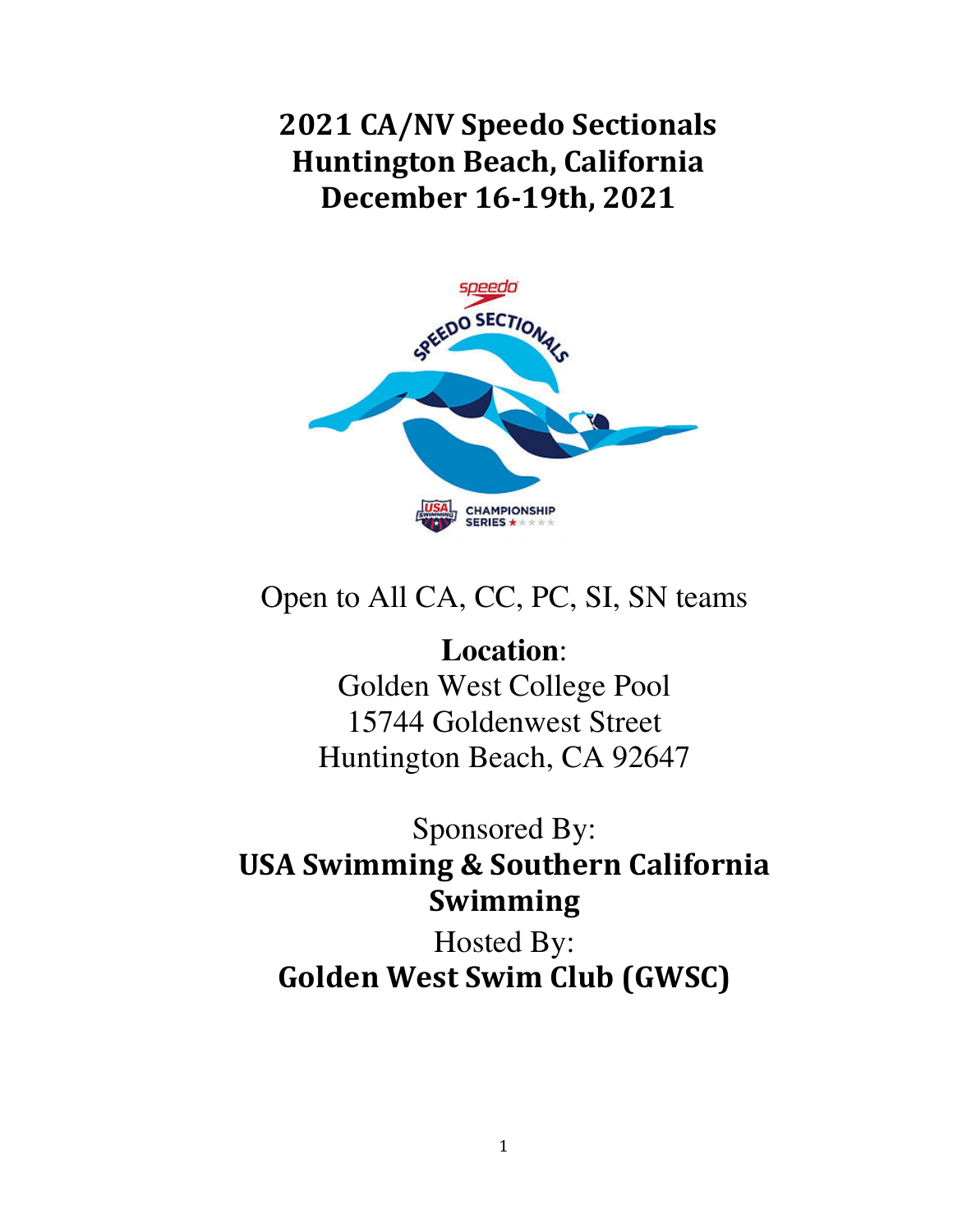# 2021 CA/NV Speedo Sectionals Huntington Beach, California

SANCTIONED BY: SOUTHERN CALIFORNIA SWIMMING/USA SWIMMING SANCTION #: #S21-239 HOSTED BY: Golden West Swim Club (GWSC) DATES OF MEET: December 16-19, 2021 MEET REFEREE: Sally Taggart – sbtaggart@hotmail.com MEET DIRECTOR: Don Conner – coach.don@goldenwestswimclub.org ENTRY CHAIR: Judi Divan – divanj@cox.net OPEN TO: CA, CC, , PC, SI, SN athletes ENTRIES CLOSE: Wednesday, December 8th, 2021 @ 5:00 pm

#### MEET SCHEDULE SUMMARY

| <b>MEETING SCHEDULE</b>     |                                                 |                            |  |  |
|-----------------------------|-------------------------------------------------|----------------------------|--|--|
| <b>Coaches Meeting</b>      | Via Zoom on Wednesday, December 15th @ 7:30 pm. |                            |  |  |
| <b>Officials Meetings</b>   | One hour before the start of each session       |                            |  |  |
| <b>COMPETITION SCHEDULE</b> | <b>PRELIMINARIES</b><br><b>FINALS</b>           |                            |  |  |
| Thursday, December          |                                                 | Warm-up: $2:30 - 3:50$ pm  |  |  |
| 16th (Timed Finals)         |                                                 | Competition: 4:00 pm       |  |  |
| Friday & Saturday,          | Warm-up: 7:00-8:50 am                           | Warm-up: $3:30 - 4:50$ pm  |  |  |
| December 17th - 18th        | Competition: 9:00 am                            | Competition: 5:00 pm       |  |  |
| December<br>Sunday,         | Warm-up: 6:30 - 8:20 am                         | Warm-up: 2:30 pm - 3:50 pm |  |  |
| 19 <sup>th</sup>            | Competition: 8:30 am                            | Competition: 4:00 pm       |  |  |

POOL: Golden West College Pool, 15744 Goldenwest Street Huntington Beach, CA 92647

COURSE: GOLDEN WEST COLLEGE POOL is an outdoor heated 50 meter pool; 25 yard competition area with up to ten (10) swimming lanes, and a warm-up area. This competition course with bulkhead in position has been certified in accordance with 104.2.2 ( C ) on file with USA Swimming. Pool Depth Dimensions at Start end = 9', Turn end = 8.5'. All starts will be at the deep end. The facility is equipped with Paragon starting blocks and FINIS Backstroke start ledges.

**ELIGIBILITY:** Open to athletes in Central California, Pacific, Southern California, San Diego/Imperial, and Sierra Nevada Swimming who hold 2021 or 2022 USA Swimming membership. Entries accepted by OME ONLY. Relay-only swimmers MUST be included in the team electronic entry file. Please designate unattached swimmers 'UN'. All TEAMS must be 2021 or 2022 registered and have 2021 or 2022 approved team charters. On deck registration is NOT permitted. If an entering team is not 2021 or 2022 registered, all swimmers must swim as unattached "UN" at this meet and may not compete in relays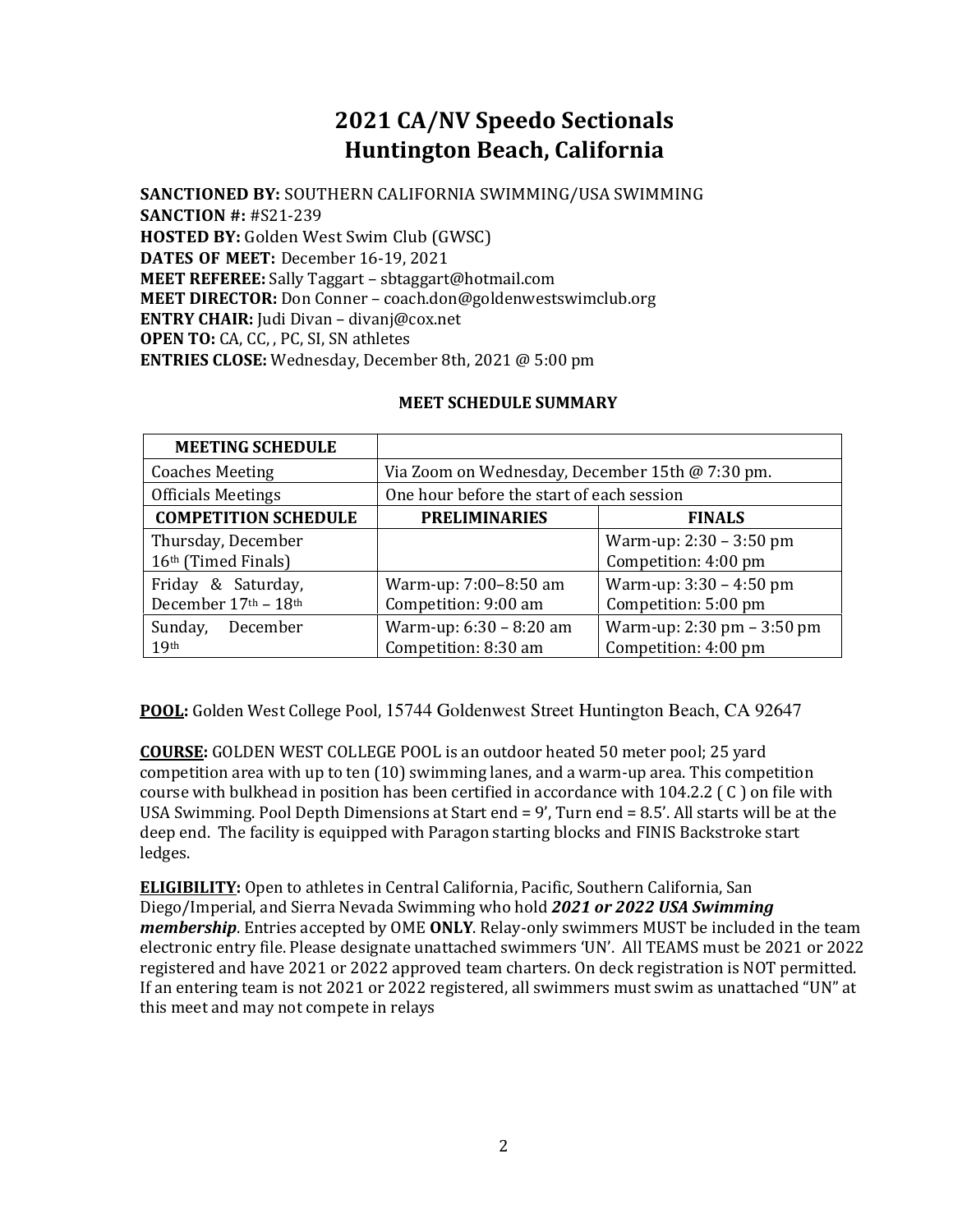#### QUALIFYING TIMES:

- 1. Qualifying times must be achieved between September 1, 2020, and December 5th 2021. New entry times achieved 12/6/20 – 12/12/21 may be sent by e-mail to the Entry Chair no later than 11:59 PM on 12/12/21.
- 2. Short Course Yard (SCY) qualifying times will be seeded first, followed by Long Course Meters (LCM), Short Course Meter (SCM), Bonus SCY Bonus LCM, Bonus SCM.
- 3. Athletes may compete in no more than six (6) individual events.
- 4. Athletes may compete in no more than three (3) individual events per day.
- 5. An athlete with 5 or fewer qualifying times may enter one (1) additional bonus event (labeled "B" on entry), if he/she has achieved the listed bonus time standard.
- 6. If a qualifying time is achieved in an event that the athlete has currently entered as a bonus event, he/she can use the qualifying time to enter that event and then add an additional bonus event, as long as he/she has five (5) or fewer total qualifying events.

#### COACHES MEETING (via ZOOM): 7:30 PM PST on Wednesday, December 15th, 2021. A Zoom link will be shared to the email address of the listed Head Coach. A representative from each team must attend.

#### ENTRY INTO THE MEET

**ENTRY:** All entries must be submitted and received electronically via USA Swimming OME. OME is the ONLY method of entry. Meet entry times must be designated 'Y' for yards or 'L' for long course meters, or 'S" for short course meters.

#### ENTRY FEES:

- 1. \$14.00 per individual event and a \$15 per athlete surcharge must accompany team entry form (plus \$2/athlete for OME entry).
- 2. Relays: \$32.00 per relay team entered. Relay only athletes MUST be listed on team entry form and pay athlete surcharges. Relay only athletes may NOT be deck entered. There are no refunds.
- 3. Time Trials: \$20 per individual event.

ENTRIES CLOSE: OME will open on Wednesday October 27 @ 12:01 am. OME entries will close on Wednesday, December 8th, 2021 at 11:59 PM. New entry times achieved 12/6/21 – 12/12/21 may be sent by e-mail to the Entry Chair no later than 11:59 PM on 12/12/21.

**PROOF OF TIME:** This is a proof of time meet. The meet host will verify all entries against the USA Swimming SWIMS time database. An unverified entry time must be proven by the scratch deadline for that event or the athlete/relay team will be scratched from that event. Only athletes/relay teams with verified times will be seeded. Entry times not proven by the scratch deadline shall be subject to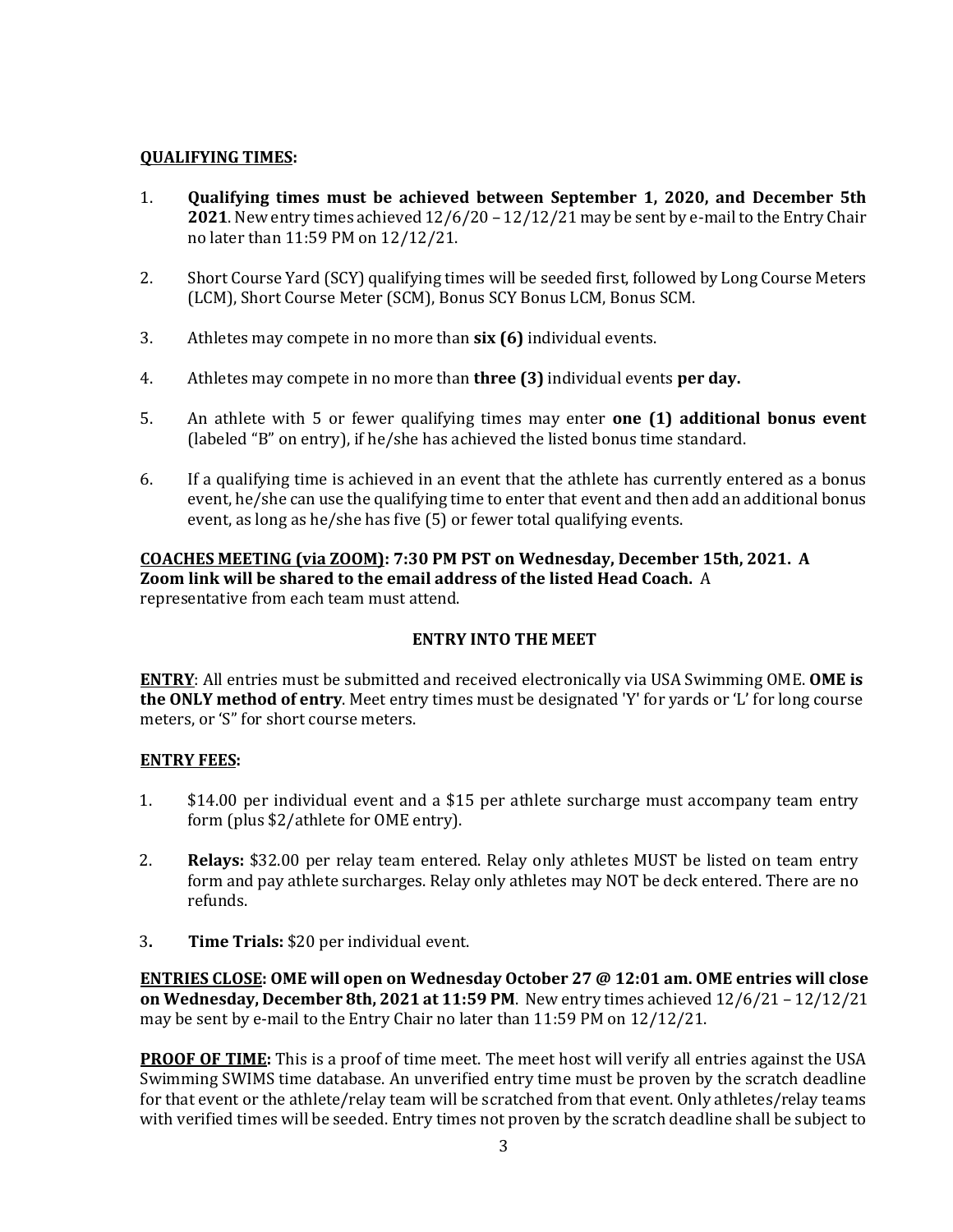the "Responsibility Clause" in USA Swimming Rules and Regulations (207.8.5A). NOTE: Proof of Time is required through SWIMS, the national times database, or recognized FINA competitions. Times must be achieved at (a) a USA Swimming sanctioned competition; (b) a USA Swimming observed competition; (c) a USA Swimming approved competition; or (d) a FINA approved competition. Times in this database are not meet entry, only proof of entered time.

#### RULES AND PROCEDURES

MEET REFEREE: Sally Taggart, sbtaggart@hotmail.com or phone 281-910-2136. Any questions regarding the conduct of the meet should be made directly to the Meet Referee.

#### PERSONAL RESPONSIBILITY: Each Athlete and Coach is responsible for understanding the scratch rules and check-in procedures, and for being familiar with the contents of this Meet Announcement and any announcements made at the General Meeting.

RULES: USA Swimming Rules and National Championship rules/procedures will govern the conduct of this meet. A Meet Committee consisting of at least one official, one coach, and one athlete will be appointed by the Meet Referee to review conflicts arising from administrative matters. It is understood and agreed that USA Swimming, the Meet Host(s), Facility Owner(s), and the LSC shall be free from any liabilities or claims for damages arising by reason of injuries to anyone during the conduct of the event. Eligibility and Technical juries consisting of at least one official, one coach, and one athlete will be appointed by the Meet Referee to review protests within their jurisdiction as defined in USA Swimming Rules.

**ATHLETE PROTECTION:** All applicable adults participating in or associated with this meet, acknowledge that they are subject to the provisions of the USA Swimming Minor Athlete Abuse Prevention Policy version ("MAAPP"), and that they understand that compliance with the MAAPP policy is a condition of participation in the conduct of this competition. All 18 and older athletes registered with the club must have completed the Athlete Protection Training. Failing to complete the APT test will impact the athlete's ability to compete at meets or have their times loaded into SWIMS.

**SWIMWEAR:** Swimwear must conform to USA Swimming Rule 102.8. Only swimsuits complying with FINA swimsuit specifications may be worn. USA Swimming Rules prohibit Athletes 12 and under from wearing technical suits.

**RACING START CERTIFICATION:** Any Athlete entered in the meet must be certified by a USA Swimming member coach as being proficient in performing a racing start, or must start each race from within the water. When unaccompanied by a member coach, it is the responsibility of the athlete or athletes' legal guardian to ensure compliance with this requirement.

#### SCRATCH PROCEDURES AND DEADLINES:

- 1. The USA Swimming National Championship scratch procedure and no-show rules will be used at this meet. These rules can be found in Rule 201.11.6 in the current Rulebook.
- 2. The scratch deadline is 30 minutes after the start of finals on Thursday, Friday, and Saturday for the next day's events. Scratches must be turned in to Admin Table. On Thursday, Friday, and Saturday, scratches can be turned in at the pool.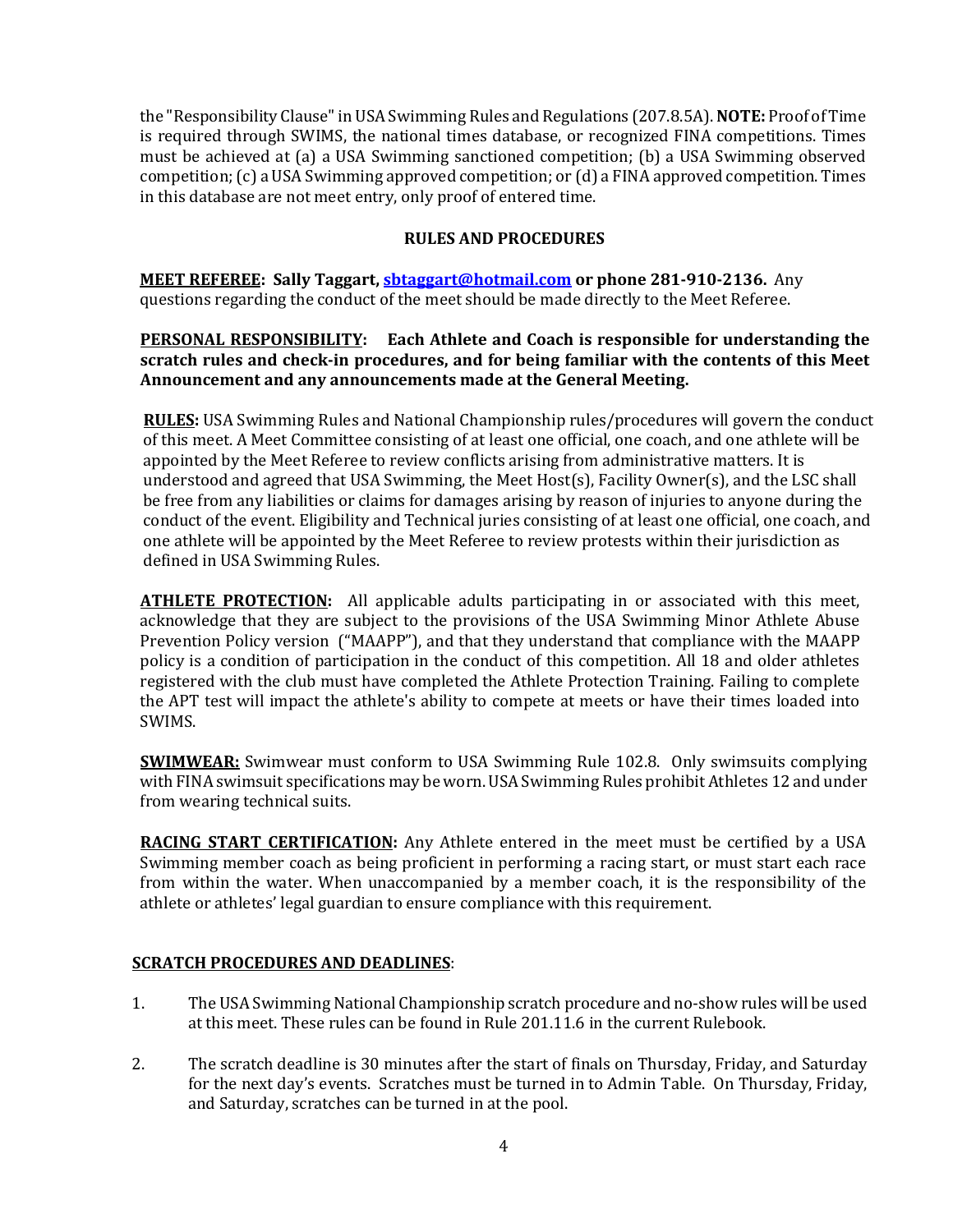3. The scratch deadline for the 30 athletes who qualify for each final event is 30 minutes after the announcement. An athlete who notifies the Administrative Referee within that 30 minute period that they may scratch that event must notify the Administrative Referee of their definitive intention within 30 minutes of their last individual preliminary event. An athlete who fails to scratch and "no shows" a prelim or timed final event will be removed from all remaining events that day and must positively check in for all subsequent individual events. An athlete who fails to scratch and "no shows" a final will be removed from the meet.

#### 4. SCRATCH SCHEDULE SUMMARY:

| <b>EVENTS</b>                               | <b>ACTION REQUIRED</b>                                                         | <b>DEADLINE</b>                                                             |
|---------------------------------------------|--------------------------------------------------------------------------------|-----------------------------------------------------------------------------|
| Friday Individual<br>Events                 | Scratch                                                                        | 30 minutes after start                                                      |
| <b>Friday Relays</b>                        | Scratch                                                                        | of finals Thursday                                                          |
| Saturday Individual<br>Events               | Scratch                                                                        | 30 minutes after start                                                      |
| Saturday Relays                             | Scratch                                                                        | of finals Friday                                                            |
| Sunday Individual<br>Events                 | Scratch                                                                        | 30 minutes after start<br>of finals Saturday                                |
| <b>Sunday Relays</b>                        | Scratch                                                                        |                                                                             |
| All relays                                  | Changes to relay order                                                         | Before the start of the<br>event at the blocks or<br>at the Admin desk      |
| Announced finalists for<br>A,B,C heats      | Declaration of intention<br>to scratch/possible<br>scratch to Admin<br>Referee | Within 30 minutes of<br>announcement                                        |
| Athletes who declared a<br>possible scratch | Definitive notification to<br>the Admin Referee                                | Within 30 minutes of<br>their identified last<br>event for that<br>session. |

#### POSITIVE CHECK-IN:

Positive check-in is required for:

- 1. All relays by the scratch deadline for the next day's events.
- 2. Deadline for the 1000/1650 freestyle events. Women's 1000 Yard Freestyle and Men's 1650 Yard Freestyle: Thursday at 2:30 pm (start of warm-up). Deadline for Women's 1650 yard Freestyle and Men's 1000 yard Freestyle deadline: Saturday 30 minutes after start of finals.
- 3. Any "no show" athlete.
- 4. Summary: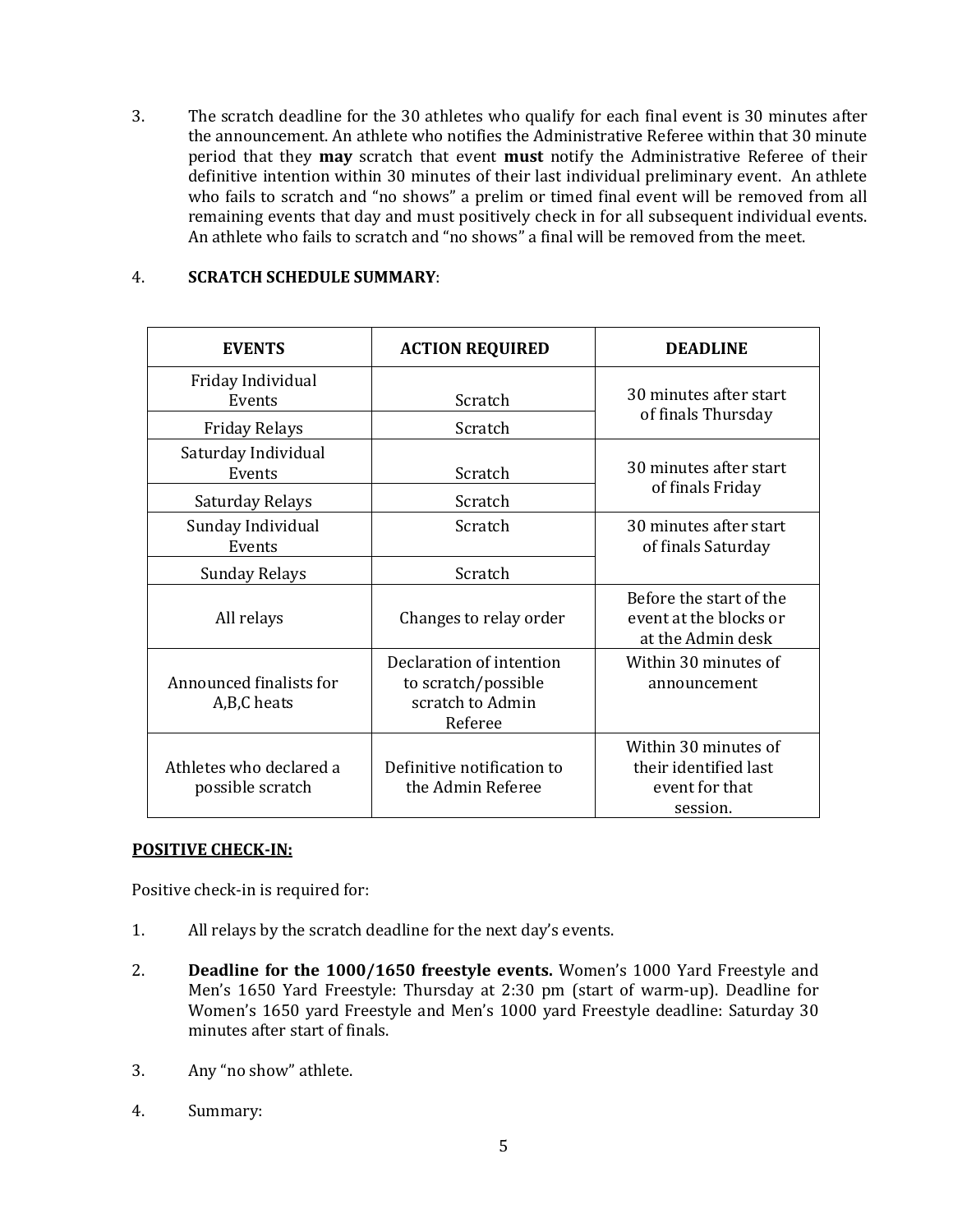| <b>EVENTS</b>                                                                              | <b>ACTION REQUIRED</b> | <b>DEADLINE</b>                                                   |
|--------------------------------------------------------------------------------------------|------------------------|-------------------------------------------------------------------|
| Any "no show" athlete                                                                      | Positive check-in      | 30 minutes after start<br>of finals Thursday,<br>Friday, Saturday |
| Thursday 1000 W<br>/1650 M Freestyle                                                       | Positive check-in      | 2:30 pm Thursday                                                  |
| Friday 400 F Relay                                                                         | Positive check-in      | 30 minutes after start<br>of finals Thursday                      |
| Saturday 800 F Relay                                                                       | Positive check-in      | 30 minutes after start<br>of finals Friday                        |
| Sunday 1650 W and<br>1000 M Freestyle                                                      | Positive check-in      | 30 minutes after start<br>of finals Saturday                      |
| Sunday Relay                                                                               | Positive check-in      | 30 minutes after start<br>of finals Saturday                      |
| Notify Admin Referee of<br>decision to swim<br>Sunday relay in the<br>preliminary session. | Positive check-in      | 30 minutes after start<br>of finals Saturday                      |

#### OTHER TECHNICAL NOTES:

- 1. All preliminary heats will be swum fastest-to-slowest
- 2. The 500 yard Freestyle and 400 yard IM will be swum alternating women's and men's heats. All prelim heats of the 500 yard Free and 400 yard IM will be swum at the conclusion of the morning session. The 500 yard Free and 400 yard IM finals will be swum in event order, as listed on the Meet Announcement.
- 3. The fastest heat of the women's 1650 yard Freestyle (Event #27) will be swum in finals on Sunday after the men's 100 yard final (Event #26). The fastest heat of the men's 1000 yard Freestyle (Event #30) will be swim in finals on Sunday after the men's 200 yard Backstroke (Event #29). The remaining heats of women's 1650 yard and men's 1000 yard Freestyle events will follow the National Championship seeding procedure. The second fastest heat of the men's event will finish approximately one hour prior to the start of the finals warm-up session. All other heats of the women's 1650 yard Freestyle and the men's 1000 yard Freestyle will be seeded back from that point, in descending order, alternating women / men.
- 4. Based on entries and any capacity restrictions, there may be multiple meet sessions for prelims. This decision will announced by Monday, December 13th, 2021 by 5:00 PM on the Western Zone website https://www.teamunify.com/Home.jsp?team=wzone and by email to all entered teams. This will also be discussed if needed at the coaches meeting.

## FINALS:

30 athletes will advance to the finals in events 500 yards or less. Finals will be in the following order: Bonus(C), Consolation(B), Championship(A) with 10 athletes qualifying for each Final Heat. The Top 32 qualifiers must scratch by the scratch deadlines if they do not wish to swim in finals. Championship Final (A heat) will be announced at the blocks. B, and C heats will be announced in the water.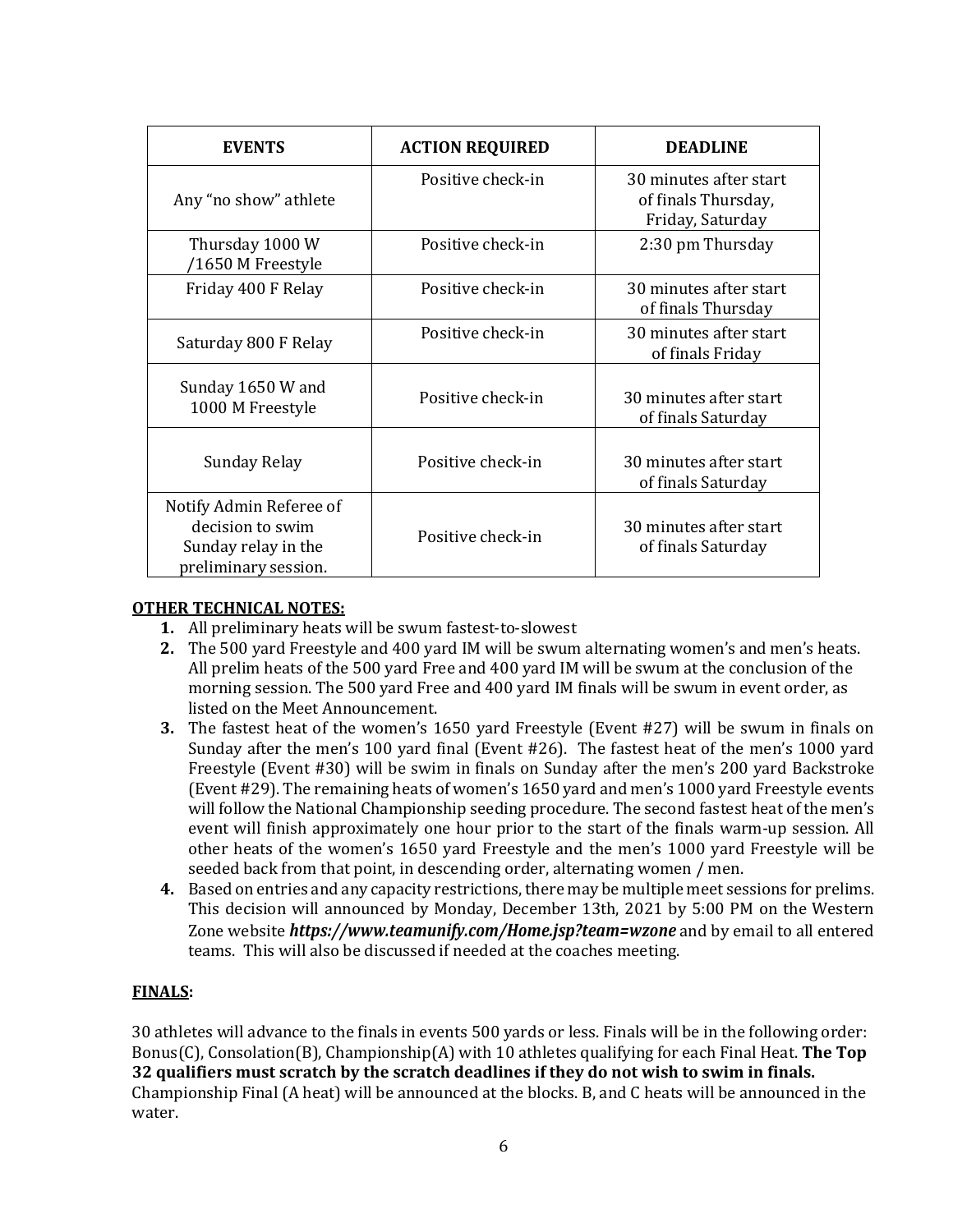#### RELAYS:

- 1. A team may enter no more than two relays in each relay event. Relays must be pre-entered; relay times must be provable by team or aggregate. An athlete may be used only once to prove a relay in each relay event. Relays must scratch by the scratch deadline for the day swum. Relay Only athletes must be listed on the team entry form.
- 2. Relays will be contested at the end of Finals Friday, Saturday and Sunday. Relays will be swum in the National format: fastest two heats of women (slow to fast), fastest two heats of men (slow to fast), remaining heats alternating women and men, fast to slow. There will be an option to swim the Free Relay on Sunday at the conclusion of prelims (before the 1650 yard /1000 yard freestyle). This option must be declared by the scratch deadline (5:30 PM) on Saturday.
- 3. There will be a ten (10) minute break following the last individual event before starting the relays. The competition pool will be open for warm-up during that time.

#### AWARDS:

- 1. Team awards: first through third place in each division. Large, Medium, and Small team Divisions will be based on the number of individual events entered by a team. These could be adjusted depending on meet size.
- 2. High point award: The top male and female athlete. Individual event awards: first through eighth place. Relay awards: first through third place.
- 3. Individual Scoring to be as follows (30 places); 32-28-27-26-25-24-23-22; 20-17-16-15-14-13-12-11; 9-7-6-5-4-3-2-1. Relay scoring will have **double** the point value.

Divisional scoring will be based on the 30 places, points applied towards team's overall score in team's division. No tiered Scoring by Division.

- 4. There will be a "Coach of the Meet" award to be balloted on the final day of the meet during preliminaries.
- 5. Medals will be presented to the top three finishers in the A heat of Finals

#### TIME TRIALS (Sanction: #S21-240)

- Time Trials will be held under a separate sanction of Southern California Swimming (#S21-240).
- Time Trials will be conducted on a time-available basis and are limited to approximately one hour.
- Entries for Time Trials will be conducted on deck with cash or check ONLY.
- Athletes must be entered in the meet and have paid the athlete surcharge to swim in Time Trials.
- Each time trial swum will count toward the daily event limit with a combination of time trials and individual meet events not to exceed three (3) per day. Athletes are limited to three (2) time trials total during the course of the meet.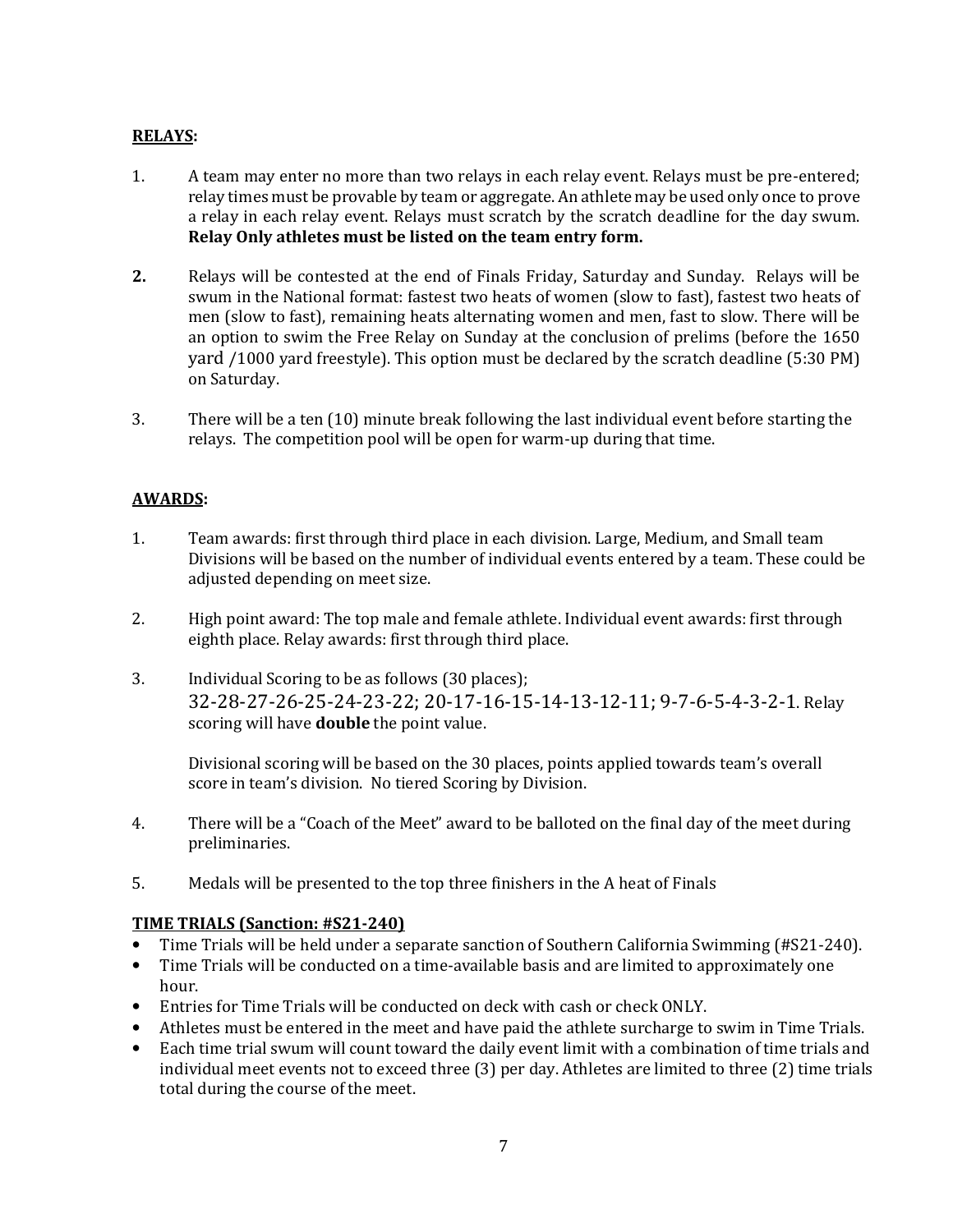- A decision on Relay Only swimmers at Time Trials will be announced no later than Monday, December 13th.
- Time Trial Entry Fees: \$20.00 per event

## WARM-UP:

- 1. The competition course will be open for general warm-up on Thursday 2:30 3:50 pm, on Friday through Saturday from 7:00-8:50 am and 3:30– 4:50 pm, and on Sunday from 6:30 – 8:20 am and 2:30 – 3:50 pm.
- 2. Competition course Lanes 1 & 10 will be designated for push-pace work: 2 & 9 will be sprint lanes, one-way from the blocks under USA Swimming member coach supervision. Practice starts are permitted only in the sprint lanes. Pace and sprint lanes will be so designated at the discretion of the Referee, as needed.
- 3. Lanes will be available for warm-up/cool down at all times No paddles, snorkels or other breathing devices, boards or fins will be allowed in the competition course.
- 4. Athletes must enter the pool feet first while maintaining at least one hand on the pool deck until both feet touch the water (3-point entry). NO DIVING or JUMPING allowed from the blocks or the edge of the pool unless the lane is a sprint lane under coach supervision.

OPEN DECK: Please note, this meet will be run with an OPEN DECK – there will be barricaded areas where only coaches, officials, athletes, and volunteers will be permitted. You will need a meet credential to be in these areas.

- Primary athlete seating will be outside the main gate.
- Coach seating will be on the south side of the competition pool. Tents and tables will be provided; coaches should bring their own chairs.
- Spectators may enter the deck in limited numbers through an entrance on the north side Deck Marshalls will be in the area. The spectator area will be at the turn end of the competition pool.
- There will be two timers per lane. Teams participating at the meet will be assigned lanes and asked to provide volunteer per session. Specific lane assignments will be given by Monday, December 13th.

#### RESTRICTIONS:

- 1. Tobacco products of any kind, vaping, alcohol beverages, and glass containers are not allowed in the swimming venue.
- 2. Shaving is not permitted anywhere in the facility.
- 3. There will be separate restroom facilities for athletes and coaches / officials / spectators.
- 4. Trained service animals or service animals in training with identifiable vests will be allowed. Service animals must remain on a leash or be in a harness at all times.
- 5. Deck changes are prohibited; athletes need to change in designated bathrooms or in USA Swimming approved team changing tents.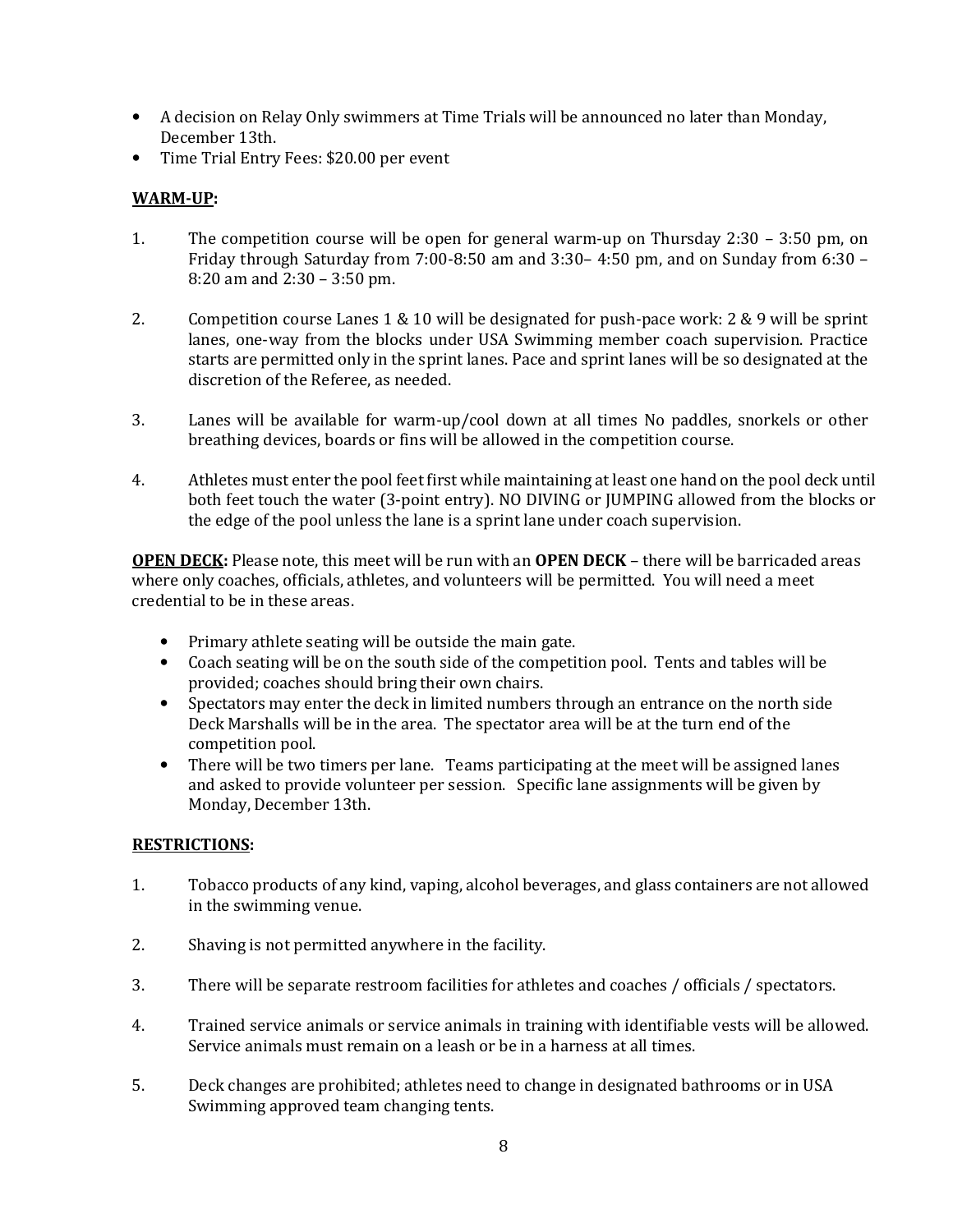- 6. Operation of a drone, or any other flying apparatus, is prohibited over the venue (pools, athlete/coach areas, spectator areas and open ceiling locker rooms) any time athletes, coaches, officials and/or spectators are present.
- 7. The use of audio-visual recording devices, including cell phones, is not permitted in the locker rooms, changing areas or restrooms. Recording devices are not permitted behind the starting blocks during the starting sequence through the meet. This meet may be covered by the media, including photographs, video, web casting and other forms of obtaining images of athletes participating in the meet. Entry into this meet is acknowledgement and consent to this fact.

#### HEALTH AND SAFETY

CONCUSSION TRAINING: The State of California requires all coaches and officials to have taken concussion training. The training courses can be found here (either course is accepted, coach does not need both):

#### https://www.cdc.gov/headsup/youthsports/coach.html or https://nfhslearn.com/courses/61151/concussion-in-sports

COVID-19: An inherent risk of exposure to COVID-19 exists in any public place where people are present. COVID-19 is an extremely contagious disease that can lead to severe illness and death. According to the Centers for Disease Control and Prevention, senior citizens and individuals with underlying medical conditions are especially vulnerable.

USA Swimming, Inc., cannot prevent you (or your child(ren)) from becoming exposed to, contracting, or spreading COVID-19 while participating in USA Swimming sanctioned events. It is not possible to prevent against the presence of the disease. Therefore, if you choose to participate in a USA Swimming sanctioned event, you may be exposing yourself to and/or increasing your risk of contracting or spreading COVID-19.

**ASSUMPTION OF RISK:** We have taken enhanced health and safety measures for all attendees. Swimmers must follow all posted instructions. An inherent risk of exposure to COVID-19 exists in any public place where people are present. COVID-19 is an extremely contagious disease that can lead to severe illness and death. According to the Centers for Disease Control and Prevention, senior citizens and guests with underlying medical conditions are especially vulnerable. By visiting the venue for this event, you voluntarily assume all risks related to exposure to COVID-19.

#### Golden West Swim Club will adhere to the public health guidelines in effect on December  $16<sup>th</sup>$  -19th, 2021 from Golden West College, Orange County, and USA Swimming. These will be reviewed at the Coaches Zoom Meeting

#### OFFICIALS:

The official application form can be found at: https://forms.gle/hsE2XAN4sXujtyYB6. This meet has been submitted to SCS as an Officials Qualifying Meet (QM21-121) for N2 and N3 certification and recertification.

Officials dress will be white polo shirt tucked into khaki pants, skirt, or shorts with a belt, white socks, and shoes. All officials meeting will be held 1 hour before the start of each session.

FOR MORE INFORMATION: Contact Meet Director Don Conner, coach.don@goldenwestswimclub.org and (657) 215-5656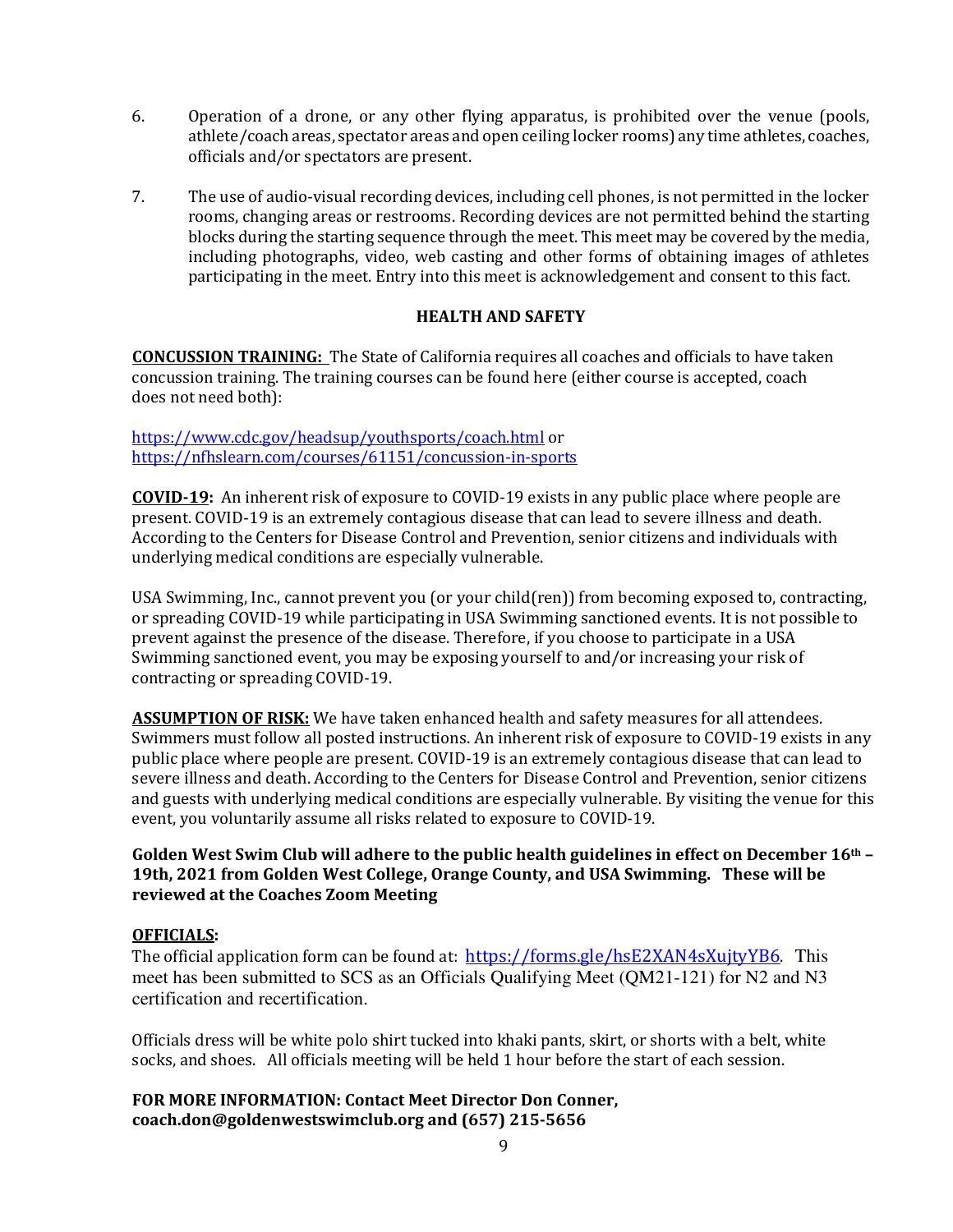HOTEL INFORMATION: (all rates vary from \$130 - \$170 per night given holiday season)

Sonesta Select -Fountain Valley(formally Marriott) --1-800- 776-3782 3.4 miles from the college

Ayres Hotel - Fountain Valley --714- 861- 5170 3.5 miles from the college

Hotel Huntington Beach --714-891-0123 0.67 miles from the college

Spring Hill Suites by Marriott, Huntington Beach -- 657-200-7500 0.93 Miles from the college

Comfort Inn & Suites, Huntington Beach -- 714-841-1812 1.15 miles from the college

Quality Inn & Suites, Huntington Beach -- 714-375-0250 1.80 miles from the college

Best Western Inn, Westminster -- 714-898-4043 2.16 miles from the college

Travelodge by Wyndham, (Ocean Front) Huntington Beach --714-421-4451 3.62 miles from the college

Motel 6 - Fountain Valley -- 714- 847-3388 2.67 miles from the college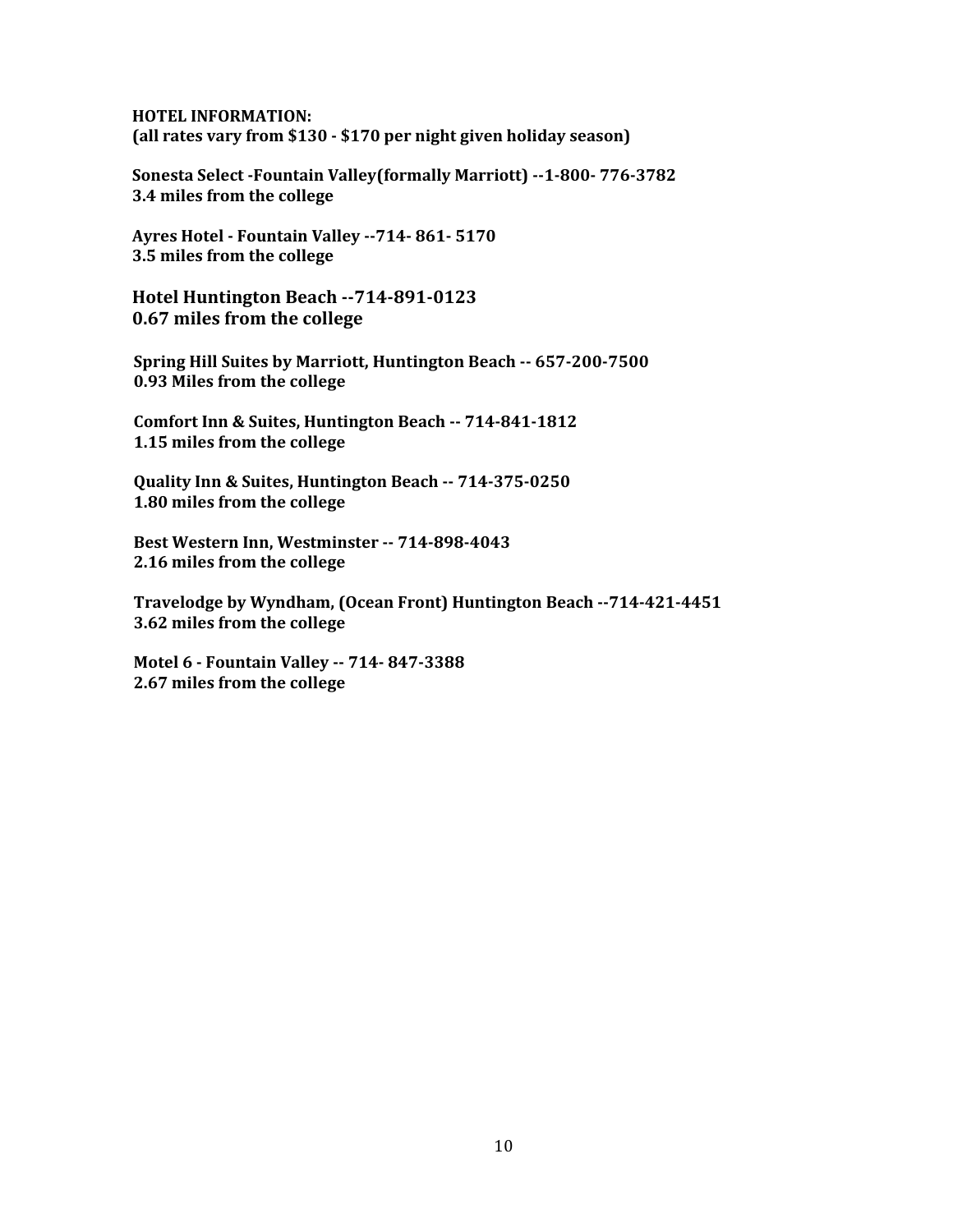# Winter CA / NV Speedo Sectionals 2021 Order of Events and Time Standards

\*1650 and 1000 Event order on Sunday is the Finals Session order. In Prelims, the 1650 and 1000 heats EXCEPT for the FASTEST 8 checked in athletes will swim per National Championship meet procedure rules.

\*\*500 free and 400 IM Event order is the Finals Session order. Friday: Prelim heats of the 500 free will swim AFTER the 200 IM. Saturday: Prelim heats of the 400 IM will swim AFTER the 50 free. Fast to slow alternating Women and Men.

| <b>WOMEN</b>    | <b>YARDS</b>         | <b>METERS</b> | <b>EVENTS</b>                  | <b>YARDS</b> | <b>METERS</b> | <b>MEN</b>      |
|-----------------|----------------------|---------------|--------------------------------|--------------|---------------|-----------------|
|                 |                      |               | THURSDAY, DECEMBER 16th, 2021  |              |               |                 |
|                 | 4:00 pm Timed Finals |               |                                |              |               |                 |
| $\mathbf{1}$    | 10:39.89             | 9:36.09       | 1000 Y Freestyle               |              |               |                 |
|                 |                      |               | 1650 Y Freestyle               | 16:43.89     | 17:13.49      | $\overline{2}$  |
|                 |                      |               | FRIDAY, DECEMBER 17th, 2021    |              |               |                 |
|                 |                      |               | 9:00 AM PRELIMS 5:00 PM FINALS |              |               |                 |
| 3               | 59.19                | 1:07.19       | 100 Y Butterfly                | 52.89        | 1:00.89       | $\overline{4}$  |
| $5***$          | 5:10.69              | 4:39.69       | ** 500 Y Freestyle             | 4:47.79      | 4:21.09       | $6***$          |
| $\overline{7}$  | 59.49                | 1:09.49       | 100 Y Backstroke               | 53.89        | 1:03.29       | 8               |
| 9               | 2:10.49              | 2:31.09       | 200 Y Individual Medley        | 1:58.19      | 2:18.39       | 10              |
|                 |                      |               |                                |              |               |                 |
| 11              | 4:02:69              | 4:36:09       | 400 Y Medley Relay             | 3:38:99      | 4:09:69       | 12              |
|                 |                      |               | SATURDAY, DECEMBER 18th, 2021  |              |               |                 |
|                 |                      |               | 9:00 AM PRELIMS 5:00 PM FINALS |              |               |                 |
| 13              | 2:10.09              | 2:27.99       | 200 M Butterfly                | 1:58.89      | 2:15.89       | 14              |
| 15              | 1:07.59              | 1:18.79       | 100 Y Breaststroke             | 1:00.89      | 1:11.29       | 16              |
| 17              | 1:56.29              | 2:12.99       | 200 Y Freestyle                | 1:45.79      | 2:03.09       | 18              |
| $19**$          | 4:39.09              | 5:20.09       | ** 400 Y Individual Medley     | 4:14.69      | 4:55.09       | $20**$          |
| 21              | 24.89                | 28.69         | 50 Y Freestyle                 | 22.19        | 25.89         | 22              |
| 23              | 8:00.19              | 9:05.59       | 800 Y Freestyle Relay          | 7:15.29      | 8:15.69       | 24              |
|                 |                      |               |                                |              |               |                 |
|                 |                      |               | SUNDAY, DECEMBER 19th, 2021    |              |               |                 |
|                 |                      |               | 8:30 AM PRELIMS 4:00 PM FINALS |              |               |                 |
| 25              | 53.99                | 1:01.89       | 100 Y Freestyle                | 48.19        | 56.09         | 26              |
| $27*$           | 17:46.59             | 18:22.99      | 1650 Y Freestyle *             |              |               |                 |
| 28              | 2:08.59              | 2:29.19       | 200 Y Backstroke               | 1:57.29      | 2:17.39       | 29              |
|                 |                      |               | 1000 Y Freestyle*              | 9:59.49      | 9:04.69       | $30*$           |
| 31              | 2:28.19              | 2:49.69       | 200 Y Breaststroke             | 2:13.29      | 2:35.79       | 32              |
| $\overline{33}$ | 3:41.79              | 4:11.59       | 400 Y Freestyle Relay          | 3:18.59      | 3:46.89       | $\overline{34}$ |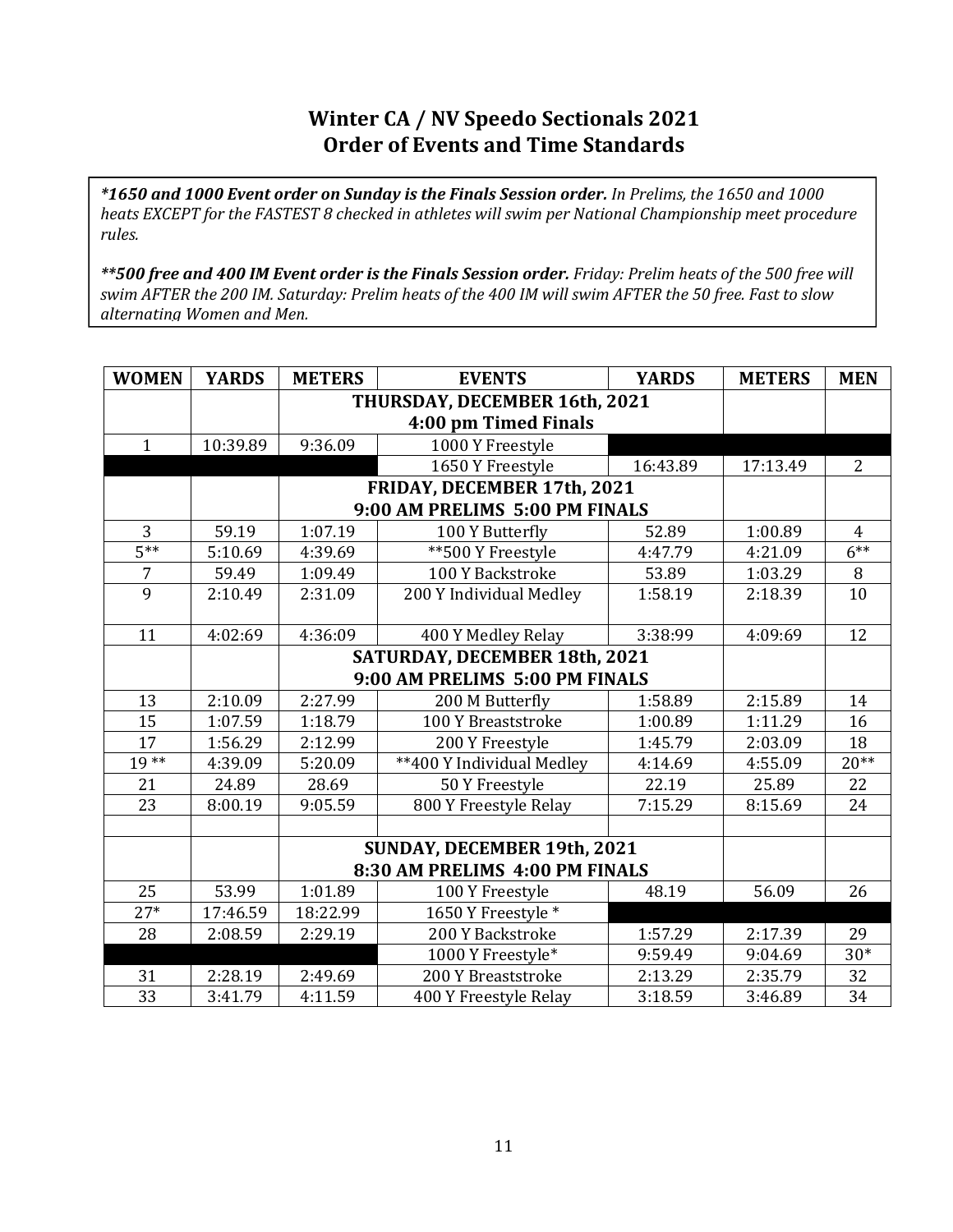# Winter Speedo Sectionals 2021 Bonus Time Event Standards

# WOMEN MEN

| <b>SCY</b> | <b>LCM</b> | <b>Event</b>                   | <b>SCY</b> | <b>LCM</b> |
|------------|------------|--------------------------------|------------|------------|
| 25.69      | 29.49      | 50 Y Freestyle                 | 22.79      | 26.59      |
| 55.49      | 1:03:69    | 100 Y Freestyle                | 49.49      | 57.69      |
| 1:59.59    | 2:16.69    | <b>200 Y Freestyle</b>         | 1:48.79    | 2:06.59    |
| 5:19.49    | 4:47.59    | 500 Y Freestyle                | 4:55.99    | 4:28.49    |
| 10:57.99   | 9:52.49    | 1000 Y Freestyle               | 10:16.39   | 9:20.09    |
| 18:16.79   | 18:54.19   | 1650 Y Freestyle               | 17:12.29   | 17:42.79   |
| 1:01.19    | 1:11.39    | <b>100 Y Backstroke</b>        | 55.39      | 1:05.09    |
| 2:12.29    | 2:33.39    | <b>200 Y Backstroke</b>        | 2:00.59    | 2:21.29    |
| 1:09.49    | 1:20.99    | <b>100 Y Breaststroke</b>      | 1:02.59    | 1:13.29    |
| 2:32.39    | 2:54.49    | <b>200 Y Breaststroke</b>      | 2:17.09    | 2:40.19    |
| 1:00.89    | 1:09.09    | 100 Y Butterfly                | 54.39      | 1:02.59    |
| 2:13.79    | 2:32.19    | <b>200 Y Butterfly</b>         | 2:02.19    | 2:19.79    |
| 2:14.19    | 2:35.39    | <b>200 Y Individual Medley</b> | 2:01.59    | 2:22.29    |
| 4:46.99    | 5:29.09    | <b>400 Y Individual Medley</b> | 4:21.89    | 5:03.49    |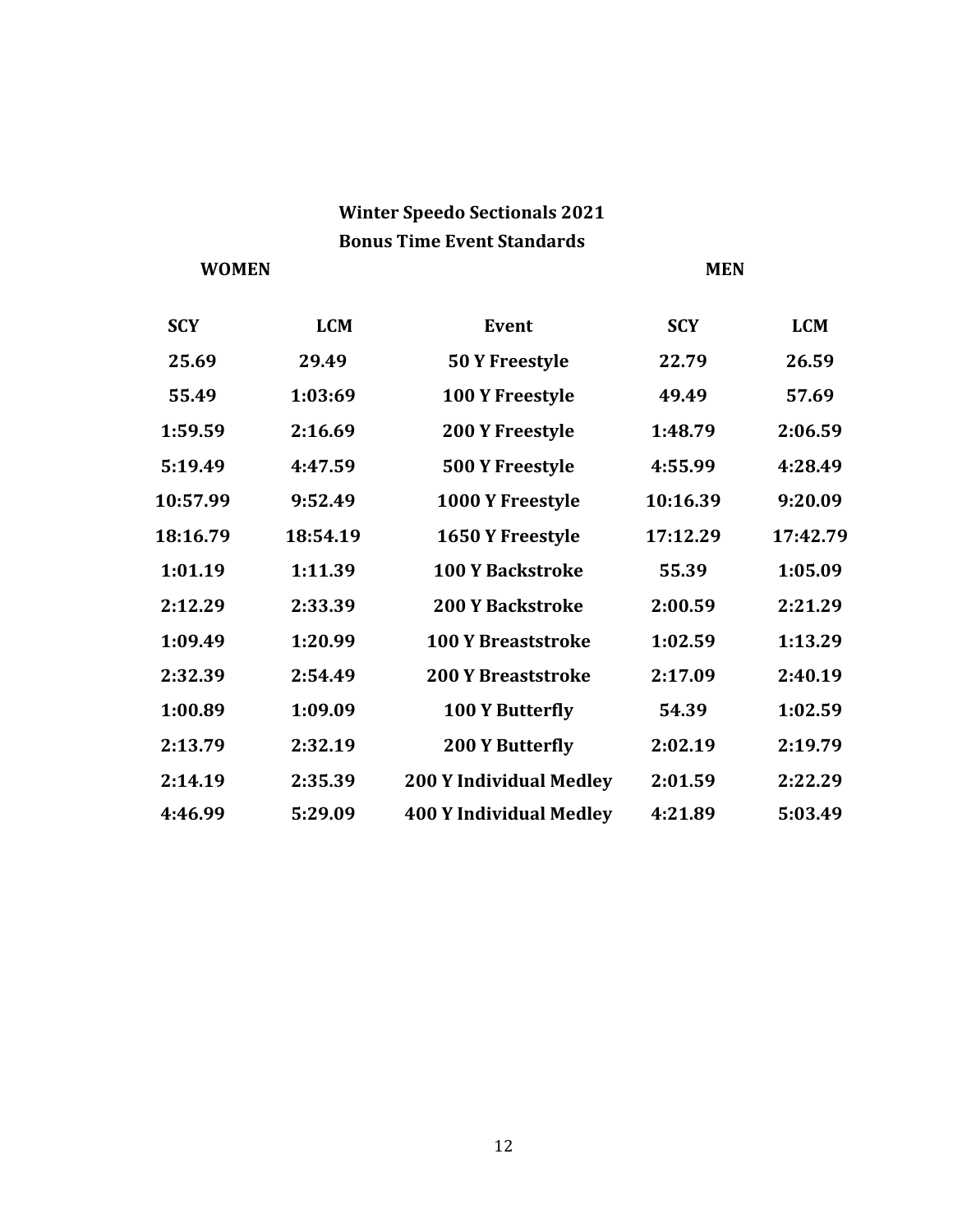| Speedo Winter Sectionals 2021 California-Nevada Championship<br>December 16 - 19th, 2021<br><b>Huntington Beach, CA</b><br><b>Team Information Sheet</b>                                                                       |  |
|--------------------------------------------------------------------------------------------------------------------------------------------------------------------------------------------------------------------------------|--|
|                                                                                                                                                                                                                                |  |
|                                                                                                                                                                                                                                |  |
|                                                                                                                                                                                                                                |  |
|                                                                                                                                                                                                                                |  |
|                                                                                                                                                                                                                                |  |
|                                                                                                                                                                                                                                |  |
| <u> 1999 - Johann John Stein, marwolaethau (b. 1989)</u><br><u> 1999 - Johann Stoff, deutscher Stoffen und der Stoffen und der Stoffen und der Stoffen und der Stoffen und der</u>                                             |  |
|                                                                                                                                                                                                                                |  |
| Phone: Phone Phone Phone Phone Phone Phone Phone Phone Phone Phone Phone Phone Phone Phone Phone Phone Phone Phone Phone Phone Phone Phone Phone Phone Phone Phone Phone Phone Phone Phone Phone Phone Phone Phone Phone Phone |  |
|                                                                                                                                                                                                                                |  |
| Where is team staying?                                                                                                                                                                                                         |  |
|                                                                                                                                                                                                                                |  |
| Cell Phone:                                                                                                                                                                                                                    |  |

Total number of 2021 / 2022 USA-Swimming Certified Coaches in attendance:

Please complete this form and submit it with your entries.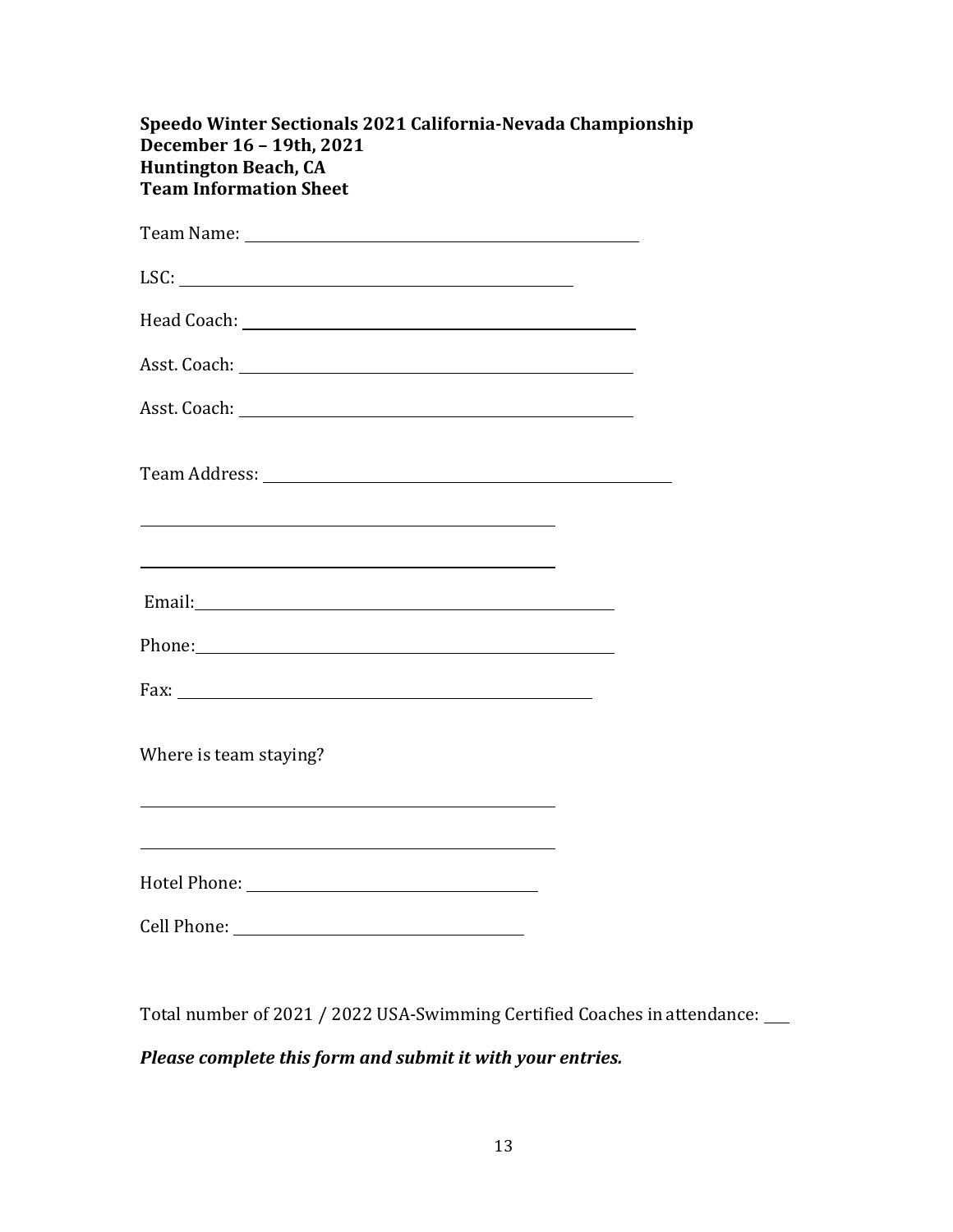## Speedo Winter Sectionals 2021 Relay Entry & Proof of Time

CLUB:\_\_\_\_\_\_\_\_\_\_\_\_\_\_\_\_\_\_\_\_\_\_\_\_\_\_\_\_\_\_\_\_\_\_USA-Swimming Code: \_\_\_\_\_\_\_\_

For each relay team listed, list the qualifying time that can be proven for each team, team time or aggregate, and the swimmers' names and times. The named swimmers may be "relay only" members. A swimmer may be listed once per relay event. Any swimmer listed on the Official Team Entry may compete on any entered relay team. An aggregate relay entry time must include the individual times of all four swimmers. Reminder: Relay-only swimmers MUST be included in the team electronic entry file; relay- only swimmers may NOT be deck-entered.

# Event 11 - Women's 400 Yard Medley Relay

| Time Standards 4:36.09L/4:02.69Y                                                                               |                                                                |  |
|----------------------------------------------------------------------------------------------------------------|----------------------------------------------------------------|--|
| Relay A Entry Time                                                                                             |                                                                |  |
| $1.$ 2.                                                                                                        |                                                                |  |
| $3.$ 4.                                                                                                        |                                                                |  |
| Relay B Entry Time                                                                                             |                                                                |  |
| $1.$ 2.                                                                                                        |                                                                |  |
| $\frac{3}{2}$                                                                                                  | $\overline{A}$ .                                               |  |
| Event 12 - Men's 400 Yard Medley Relay                                                                         |                                                                |  |
| Time Standards 4:09.69L/3:38.99Y                                                                               |                                                                |  |
| Relay A Entry Time __                                                                                          |                                                                |  |
| $1.$ 2.                                                                                                        |                                                                |  |
| $3.$ 4.                                                                                                        |                                                                |  |
| Relay B Entry Time                                                                                             |                                                                |  |
| $1.$ 2.                                                                                                        |                                                                |  |
| $\frac{3}{2}$                                                                                                  | 4.                                                             |  |
| Event 23 - Women's 800 Yard Freestyle Relay<br>Time Standards 9:05.59L/8:00.19Y<br>Relay A Entry Time ________ |                                                                |  |
|                                                                                                                |                                                                |  |
| $3.$ 4.                                                                                                        |                                                                |  |
| Relay B Entry Time                                                                                             |                                                                |  |
| $1.$ 2.                                                                                                        |                                                                |  |
| 3.                                                                                                             | $\underbrace{\hspace{2.5cm}}$ 4. $\underbrace{\hspace{2.5cm}}$ |  |
| Event 24 - Men's 800 Yard Freestyle Relay                                                                      |                                                                |  |
| Time Standards 8:15.69L/7:15.29Y                                                                               |                                                                |  |
| Relay A Entry Time                                                                                             |                                                                |  |
|                                                                                                                |                                                                |  |
| $\begin{array}{c}\n3.\n\end{array}$                                                                            | $-4.$                                                          |  |
| Relay B Entry Time                                                                                             |                                                                |  |
| $1.$ 2.                                                                                                        |                                                                |  |

3. 4.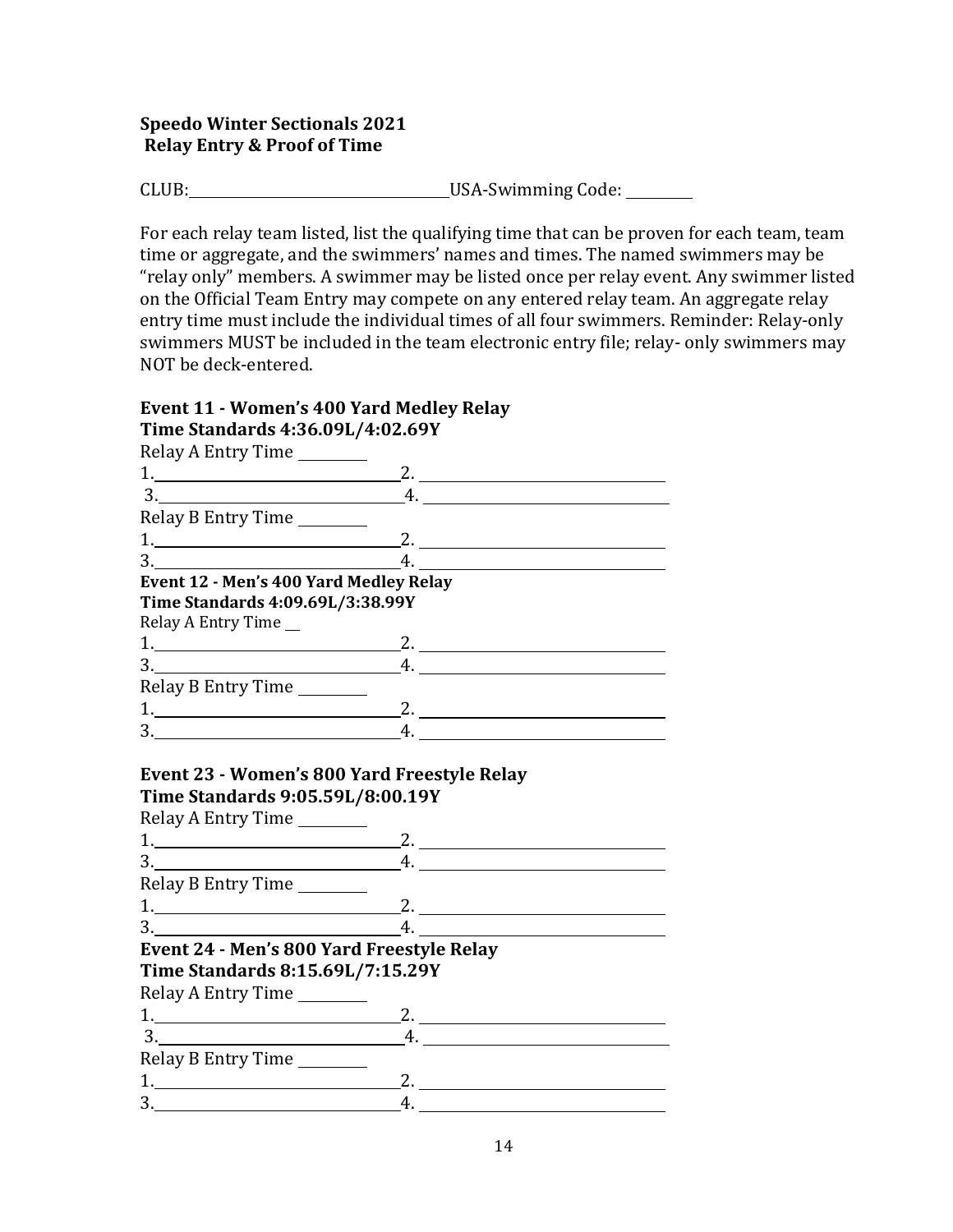## Event 33 - Women's 400 Yard Freestyle Relay Time Standards 4:11.59L/3:41.79Y

Relay A Entry Time

| $R = 1$                                                                                                                                                                                                                                                                                                                |    |
|------------------------------------------------------------------------------------------------------------------------------------------------------------------------------------------------------------------------------------------------------------------------------------------------------------------------|----|
|                                                                                                                                                                                                                                                                                                                        |    |
| $3.$ 4.                                                                                                                                                                                                                                                                                                                |    |
| Relay B Entry Time                                                                                                                                                                                                                                                                                                     |    |
| $1.$ 2.                                                                                                                                                                                                                                                                                                                |    |
| $3.$ 4.                                                                                                                                                                                                                                                                                                                |    |
| Event 34 - Men's 400 Yard Freestyle Relay                                                                                                                                                                                                                                                                              |    |
| Time Standards 3:46.89L/3:18.59Y                                                                                                                                                                                                                                                                                       |    |
| Relay A Entry Time                                                                                                                                                                                                                                                                                                     |    |
| $1.$ 2.                                                                                                                                                                                                                                                                                                                |    |
| $3.$ 4.                                                                                                                                                                                                                                                                                                                |    |
| Relay B Entry Time                                                                                                                                                                                                                                                                                                     |    |
| 1. $\frac{1}{2}$ $\frac{1}{2}$ $\frac{1}{2}$ $\frac{1}{2}$ $\frac{1}{2}$ $\frac{1}{2}$ $\frac{1}{2}$ $\frac{1}{2}$ $\frac{1}{2}$ $\frac{1}{2}$ $\frac{1}{2}$ $\frac{1}{2}$ $\frac{1}{2}$ $\frac{1}{2}$ $\frac{1}{2}$ $\frac{1}{2}$ $\frac{1}{2}$ $\frac{1}{2}$ $\frac{1}{2}$ $\frac{1}{2}$ $\frac{1}{2}$ $\frac{1}{2}$ | 2. |
|                                                                                                                                                                                                                                                                                                                        |    |
|                                                                                                                                                                                                                                                                                                                        |    |